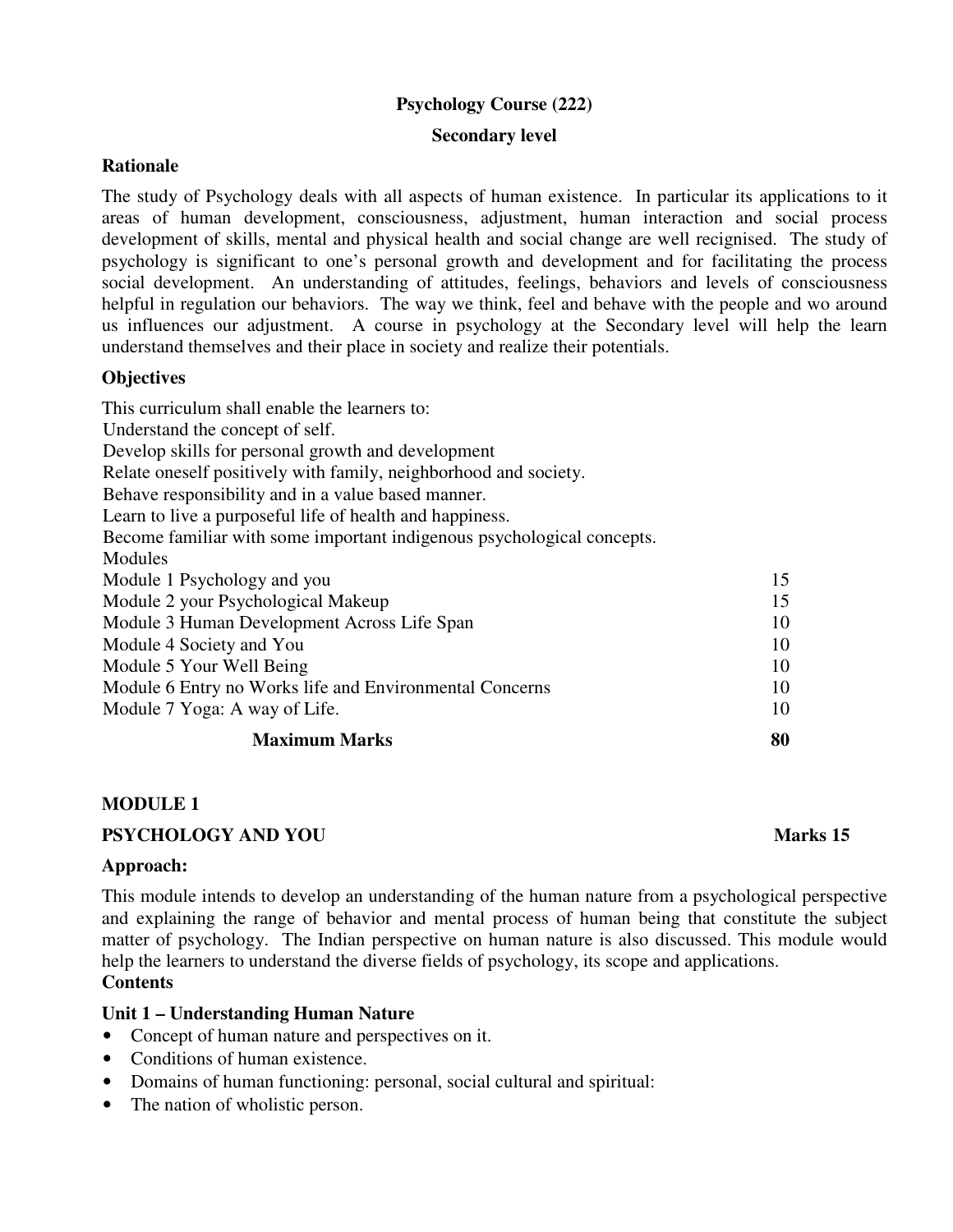## **Unit 2 – Introduction to Psychological Process**

- Human being as a living systems:
- Approaches towards understanding psychological process: experiential, observational and experimental.
- Perspectives psychological process: understanding the general principles and understanding individual differences:
- Consciousness and cognition.

#### **Unit 3 Human Nature – Some Indian Perspectives**

- Schools of Indian though: Vedantic, jain Buddhist and Sufi;
- The concept of mind and person

#### **Unit 4 – Psychology in Your Life: Its Scope**

- Psychological processes in everyday life;
- Fields of psychology;
- Psychology in various setting;
- Some emerging areas if psychology.

## **MODULE 2**

## **YOUR PSYCHOLOGICAL MAKE UP Marks 15**

#### **Approach**

This module familiarizes the learners with the concepts and processes involved in knowing the word and oneself. It helps to understand the basic ideas involved in acquiring knowledge and retaining it for further use. This module will also describe the process of perception and the way we become aware of the world and think. It also tries an understanding of the way we feel and appreciate our inner world.

## **Contents**

## **Unit 1 – Becoming Aware of the World**

- States of consciousness: Sleep Dream and Awareness
- Sense organs and the processing of information
- Brain and its functions

## **Unit 2 – Knowing and Understanding the World**

- How do we learn
- Procedures of learning
- Classical and operant type of conditioning

## **Unit 3 – Remembering and Forgetting**

- Nature of memory, Long Term Memory and Short Term Memory
- Differentiation between the stages of memory
- Forgetting

## **Unit 4 – Creating a World of Reality**

- Interpretation of information by the brain
- Figure and ground organization
- Errors of perception
- Perceptual constancies

## **Unit 5 – Feeding the Inner World**

- Goal directedness, The Four Goals of life in Indian thought
- Motivation and needs
- Emotion and its various aspects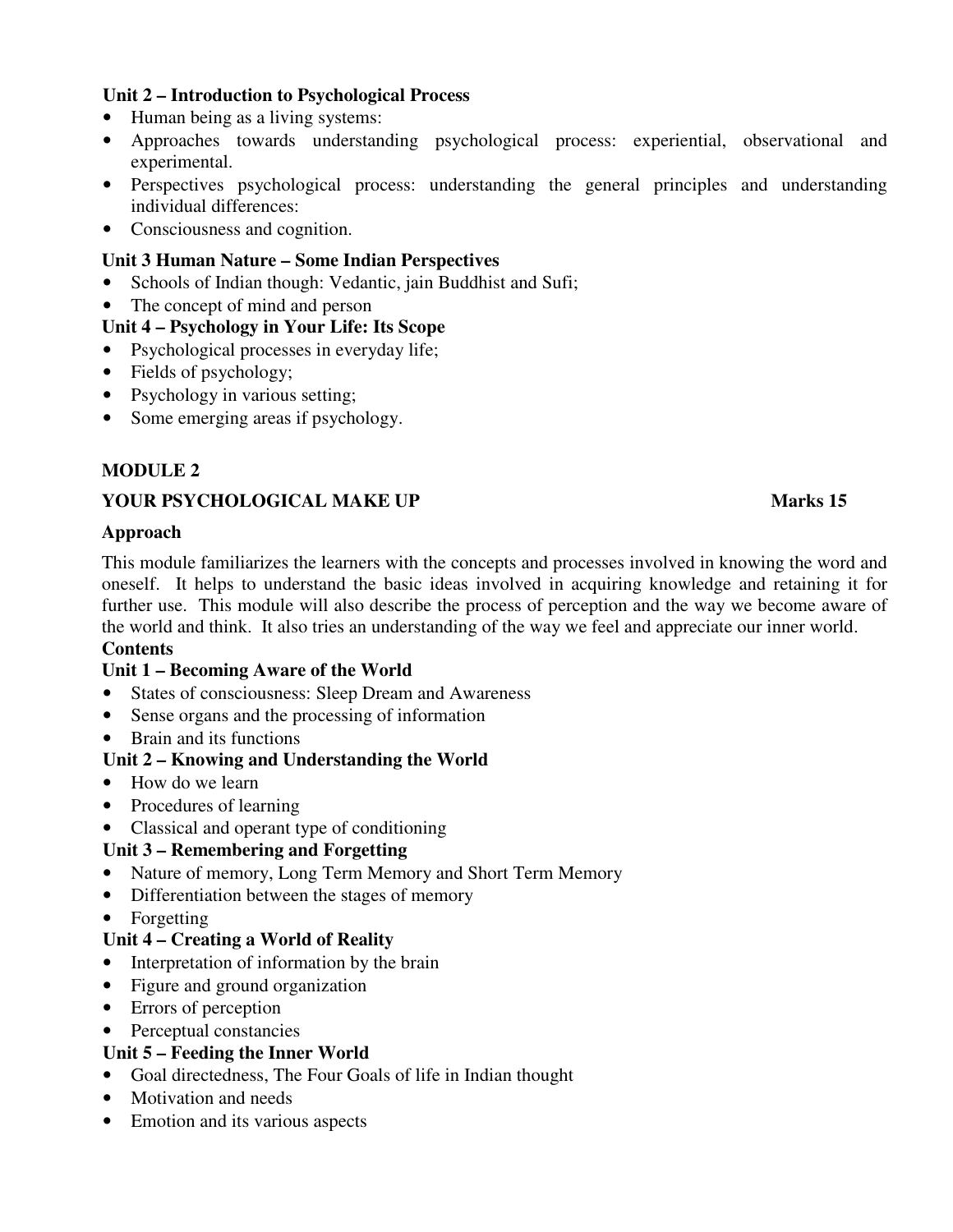# **MODULE 3**

## **HUMAN DEVELOPMENT ACROSS LIFE SPAN MARKS 10**

## **Approach**

This module aims at describing the processes, characteristics and stages of human development and explaining the influence of biological factors and socio-cultural context on human development, **Contents** 

## **Unit 1 – Development and Its Stages**

- Human Development: A life span perspective
- Maturity, growth and development
- Changing facets of development: Stages, tasks and challenges (Stages of life, the four Ashramas)

## **Unit 2 – Nature – Nature Issue**

- Genetic and environmental influences on human development
- The beginning of Life
- Effects of pre natal and post natal environment

## **Unit 3 – Childhood**

- Physical and motor development
- Cognitive development
- Social and personality development
- Socialization and cultural influences on development

## **Unit 4 – Adolescence And its Challenges**

- Challenges of adolescence
- Developmental tasks, personality development (including child rearing)
- Physical development during adolescence
- Gender roles, Generation gap

## **Unit 5 – Adulthood and Aging**

- Developmental changes during adulthood
- Problems of aging
- Coping with aging

## **MODULE 4**

## **SOCIETY AND YOU**

#### **Approach**

This module aims at describing the influence of social institutions. It helps to understand how people behave in-group and also explaining formation of human beliefs, attitudes and values. The module will also explain the process of communication and familiarize the learners with some major social problems.

## **Contents**

## **Unit 1 –Social Institutions and Human Behavior**

- Family and its functions
- Community and its characteristics
- Religious group and their implications for social behaviour
- Schooling and social behaviour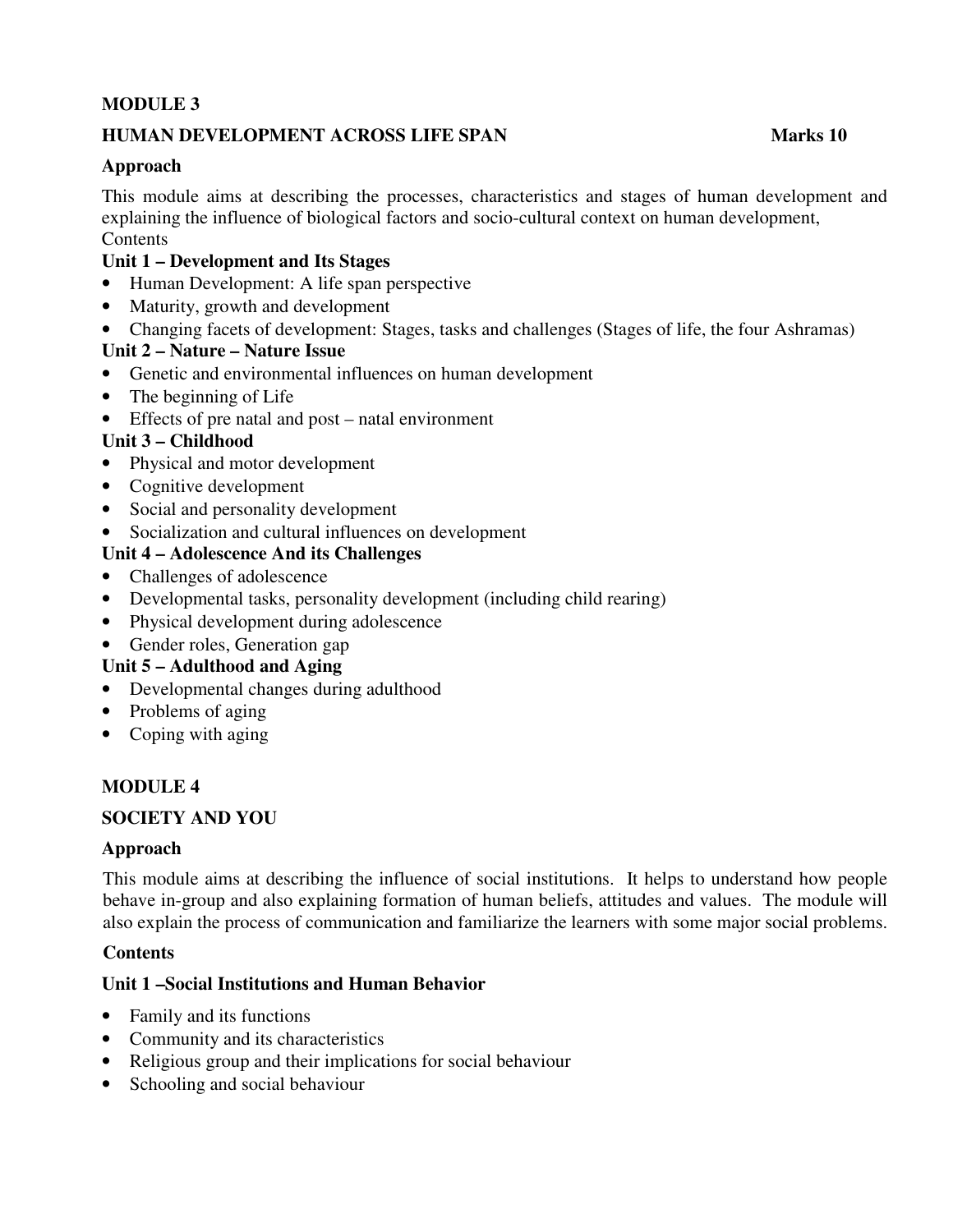## **Unit 2 - Human Behaviour in Group Setting**

- The formation of group and group dynamics
- Social norms
- Effects of group on performance and risk taking behaviour
- Basic values of life.
- Conformity and compliance

#### **Unit 3 – Leadership**

- Attributes and functions of a successful leader
- Type of leadership

#### **Unit 4 – Communication: Basic Concepts**

- The main features of communication process
- Types of communication
- Effective communication
- Non-verbal communication in Indian context
- Propaganda and rumour: uses and abuses
- Technology and communication

#### **Unit 5 – Social Problems**

- Indian social problems: poverty, gender bias, illiteracy, corruption
- Appreciation of diversity in the Indian Society

#### **MODULE 5**

#### **YOUR WELL BEING Marks 10**

#### **Approach**

This module aims at developing an understanding about the concepts of happiness and well being. It describes the obstacles in the pursuit of happiness and psychological processes to overcome them. It also explains the concepts of health, hygiene and describe practices for positive mental health.

## **Contents**

## **Unit 1 – What is Well-being?**

- Concepts of happiness, well being and need satisfaction
- The concepts of homeostasis
- Self actualization and self relisation
- Interdependence and social well being.

## **Unit 2 – Hindrances in Achieving Happiness**

- Stress and related neurophysilogical changes
- Conflicts and its type
- Frustration: concept and measures to overcome it.
- Coping with stress and conflicts

## **Unit 3 – Mental Health And Hygiene**

- Concepts of mental health and hygiene
- Symptoms of mental ill-health
- Maintaining practices and techniques for positive mental health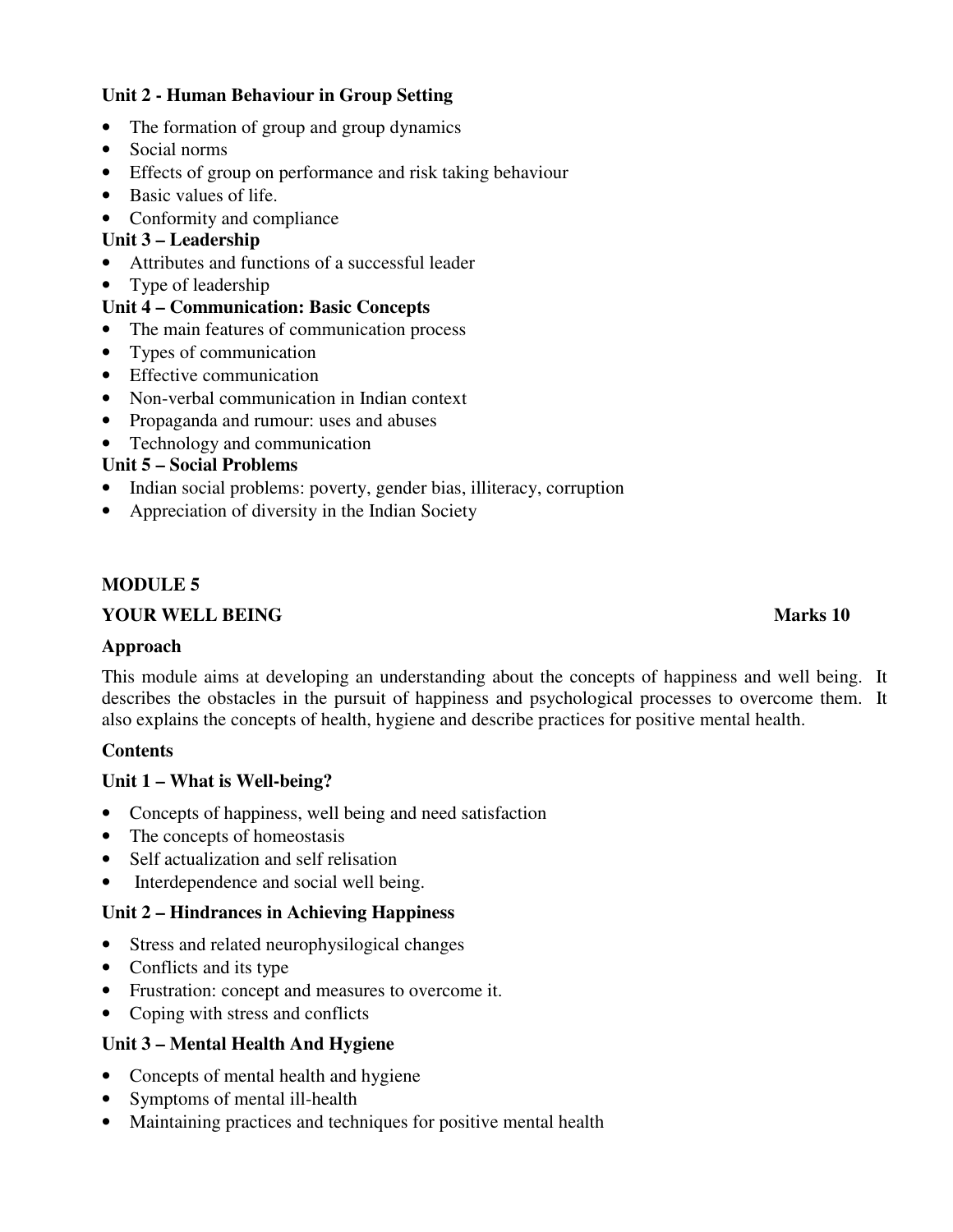• Time management

## **Unit 4 – Positive Psychology**

- Recognizing strengths of the individuals
- Developing positive emotions: Optimism and Hope
- Self efficacy and compassion

# **Unit 5 – Controlling and Disciplining the Mind**

- Meaning of control and discipline
- Jeewan vigyan and Transcendental Meditation
- Kritya Yoga, Health Yoga, Art of living and Vipassana

## **MODULE 6**

# **ENTRY TO WORK LIFE AND ENVITONMENTAL CONCERNS Marks 10**

## **Approach**

This module aims at developing an appreciation of the concerns for vocational life and understanding of the challenges of the world of work. It also explains the relevance of individual differences for job requirements, notions of works culture, work value, and work motivation. The relationship between human being and environment, causes and remedies of environmental stress are also described.

## **Contents**

## **Unit 1 – Preparing for the Vocational Role**

- Need for individual's preparation for the vocational role
- Concept for career, vocation and occupation
- Motives for taking up a vocation
- The present occupational structure
- Board characteristics of various occupational sectors
- Career choice: Problems and prospects

# **Unit 2 – Aptitude, interest and Job Requirements**

- Fitting round pegs into round holes
- Concepts of work motivation and job satisfaction
- Understanding job requirements
- Understanding individual characteristics related to job satisfaction and job success

# **Unit 3 – Being Different**

- Concept of individual different
- Personality: The Indian concepts
- Intelligence, aptitude and interest
- Assessing individual different

## **Unit 4 – Environmental Stress**

- Models of human-environment interaction
- Environmental stress: Pollution, noise, crowding, disasters, global warming, and greenhouse effect.
- Managing environmental stresses
- Pro-environmental behaviours and sustainable development